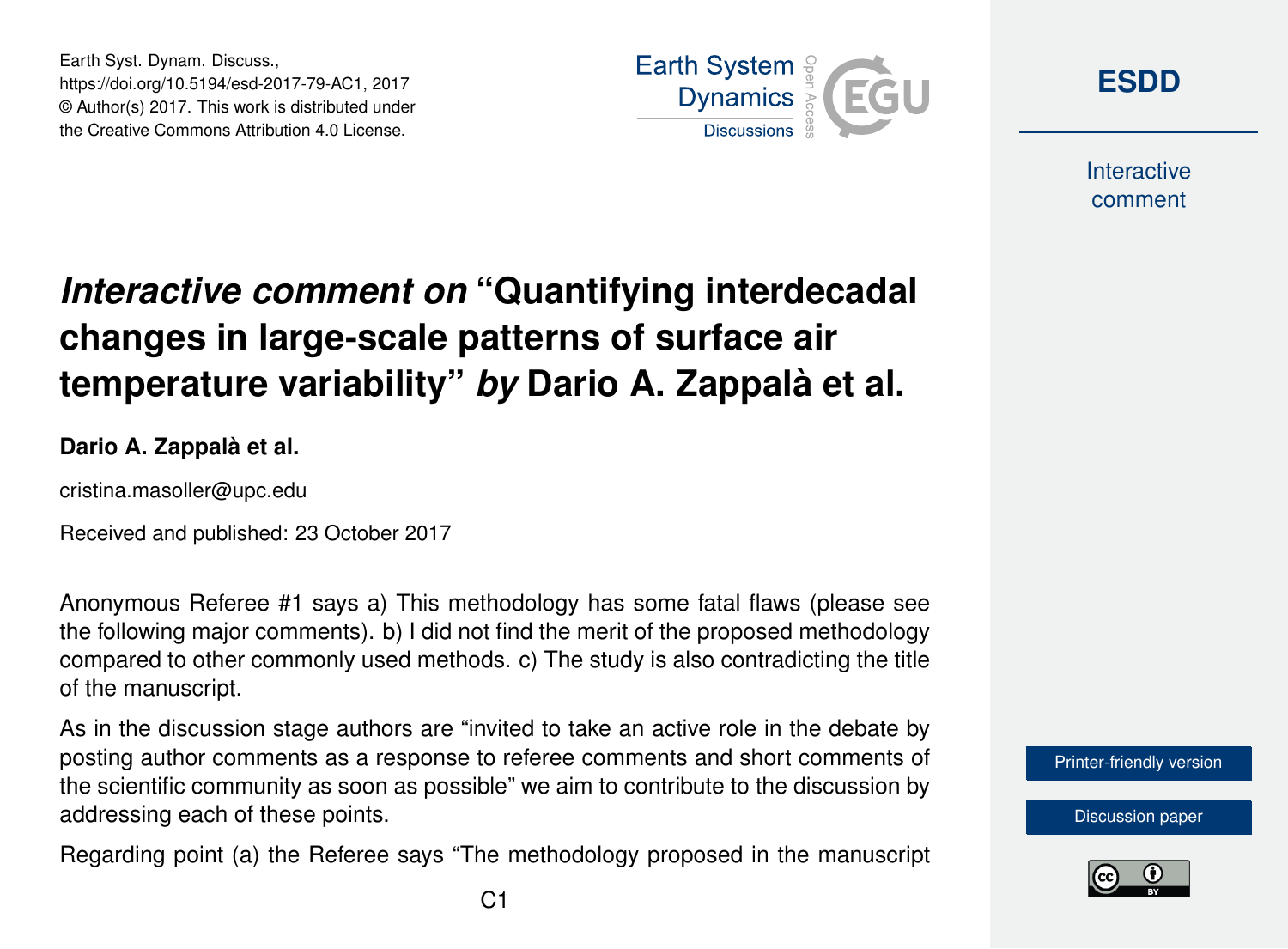has some fatal flaws: (1) The period of decadal- or interdecadal-scale climate variability is not necessarily equal to ten years in nature. It may vary in a very large range. The phase may be different at different geographic locations. For example, Pacific Decadal Oscillation (PDO) and Atlantic Multidecadal Oscillation (AMO) are very significant decadal and multidecadal variabilities in climate system. They have very different periods and geographic locations."

Of course, we agree with the referee in his/her comment that climate variability has different periods, in different geographic locations. However, this does not mean that the "methodology proposed in the manuscript has some fatal flaws". In our manuscript, we don't refer to (or claim to analyze) "The period of decadal- or interdecadal-scale climate variability" as clearly such a period cannot be analyzed with SAT time-series that cover only 36 years (as in our manuscript). Regarding the phase of PDO and AMO, we remark that we also do not refer to them in our manuscript because, as we just said, we cannot analyze such phenomena (with decadal or longer time-scale) with only 36 year of data.

Regarding the methodology used, Hilbert analysis, we remark that is well established, and can be applied to signals that have a well-defined periodicity (in our case, SAT data which has a characteristic period of one year).

The reviewer says "Therefore, it is inappropriate that the authors compare the data between two fixed time periods, i.e. 1979-1988 and 2007-2016, when quantifying the interdecadal changes of SAT".

It seems to us that the key word "interdecadal" must have been misleading to the reviewer. In our manuscript, we compare variations in average magnitudes (and their standard deviations) between the first ten years and the last ten years of the dataset. We cannot think of a single argument by which this could be "inappropriate" or have "some fatal flaws". Moreover, in a revised version of the manuscript we can add several references where a similar comparison (between two ten-year periods) is performed.

## **[ESDD](https://www.earth-syst-dynam-discuss.net/)**

**Interactive** comment

[Printer-friendly version](https://www.earth-syst-dynam-discuss.net/esd-2017-79/esd-2017-79-AC1-print.pdf)

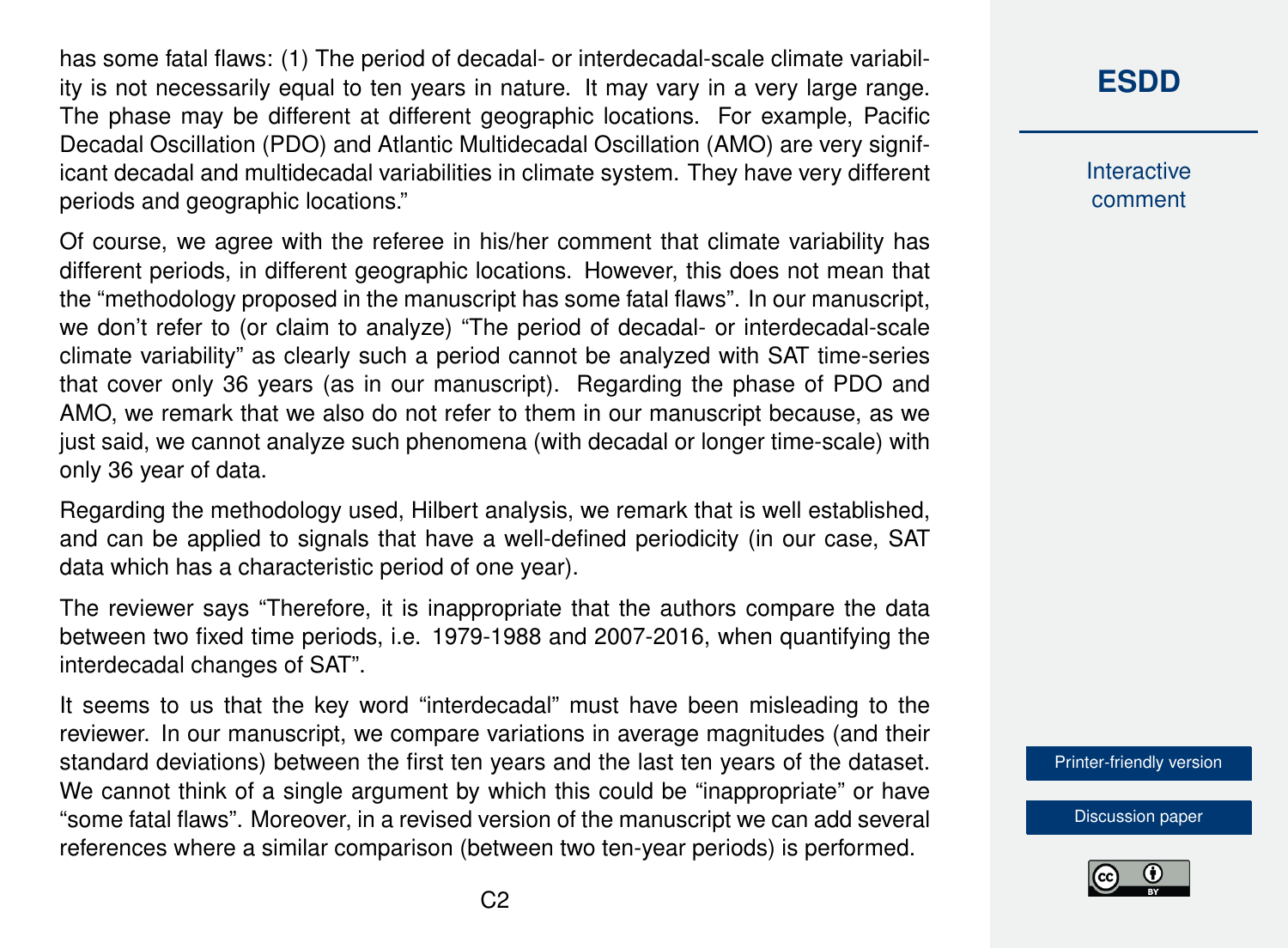We could also compare the first and last five years of the dataset (i.e. 1979-1983 and 2002-2016), or we could compare the first half and the last half of the data set (i.e. 1979-1999 and 2000-2016). There is nothing intrinsically wrong in doing that, and moreover, we show in our manuscript that some interesting and relevant conclusions can be extracted from such analysis.

The reviewer says "In terms of the extraction of climate variability, a successful signal processing method, e.g. FFT, wavelet transform, should be able to automatically detect the amplitude, period, and phase of a time series at various time scales".

We fully agree with this comment but that is not scope of our work, as we aim to detect instantaneous amplitude, frequency and phase. To the best of our knowledge, only the Hilbert transform can provide, for each data value, x(t), in a time-series, an instantaneous amplitude, a(t), frequency, f(t) and phase, fi(t).

The reviewer says "The author proposed method includes signals at all time scales and does not filter out the interdecadal variability. In this respect, I do not see the merit of the method proposed in the manuscript."

A main point in our manuscript is that we demonstrate that meaningful information can be extracted from the raw data, without making any a priori assumption, i.e., without the need to filter the data (we preprocess the data just by de-trending and normalizing).

The reviewer says "I noticed that the authors cited some literatures with regard to Hilbert-Huang transform (HHT). HHT, consisting of empirical mode decomposition (EMD) and Hilbert spectral analysis, can provide a time-frequency-energy description of a time series, which has been used extensively in geophysical research. Why the authors only use Hilbert transform here?"

Our aim is to show that a simple approach can indeed yield meaningful information. To keep the algorithm simple we have not used the HHT. However, we performed extensive tests to verify that the amplitude and the phase extracted were appropriated

### **[ESDD](https://www.earth-syst-dynam-discuss.net/)**

**Interactive** comment

[Printer-friendly version](https://www.earth-syst-dynam-discuss.net/esd-2017-79/esd-2017-79-AC1-print.pdf)

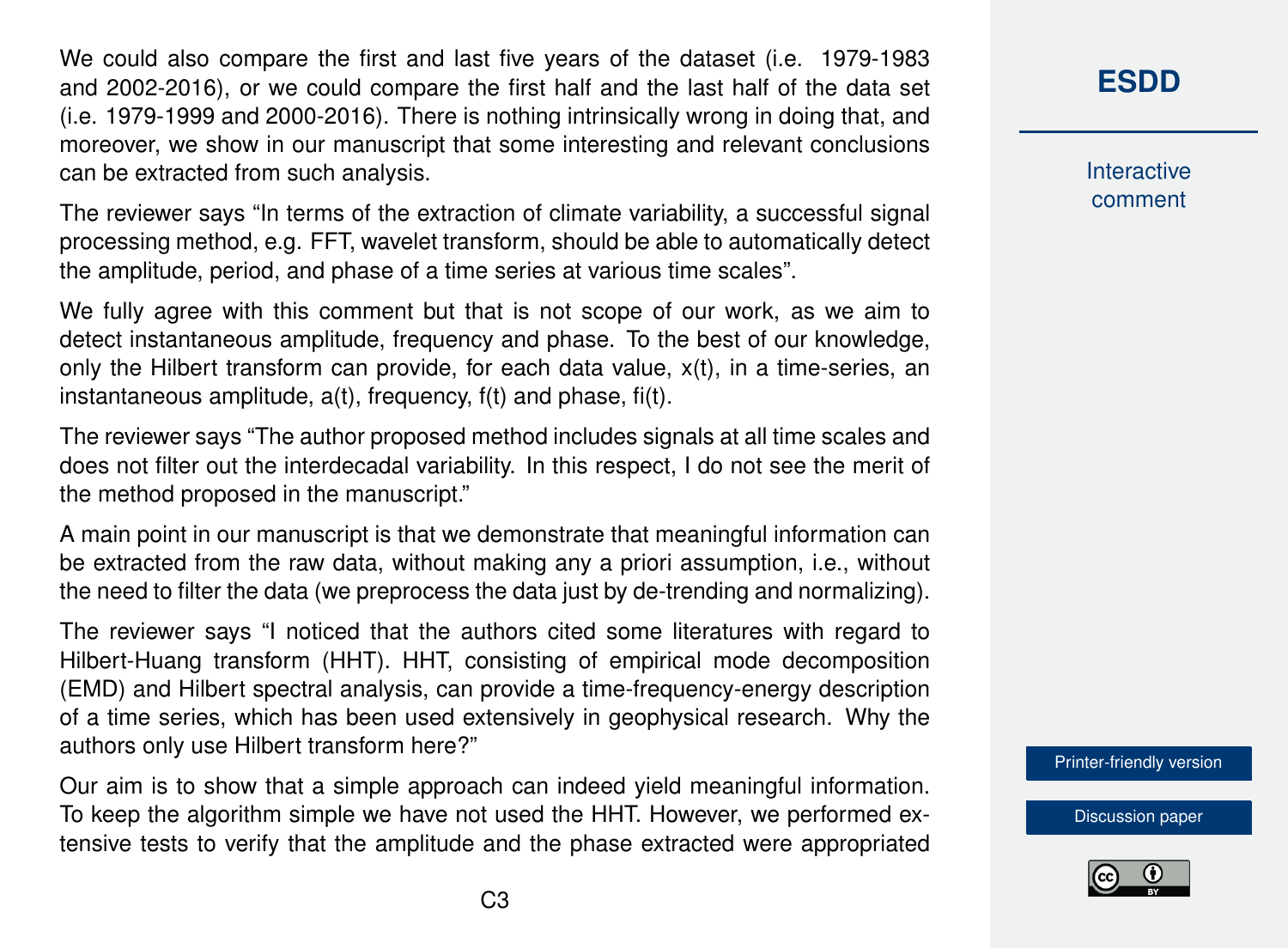$(x(t)=a(t))$  cosffi(t)] for all t except during a transient first and final time-intervals that were disregarded). We also compared the results with different algorithms that implemented the Hilbert transform and different ways of computing the Hilbert phase. Moreover, in the supplementary information we compared two reanalysis and did not detect any "fatal flaws" or contradiction with well-known climate phenomena, to justify trying a more advanced method. In addition, in the supplementary information we also show that results of Hilbert analysis can be well-explained by a simple model (AR(1) process) which is commonly used as a null-hypothesis in climate studies.

Of course, this argument is valid for the analysis of SAT data that, as mentioned before, has a defined periodicity imposed by the annual solar cycle. The analysis of other climatological variables (lacking well defined periodicity) will likely need the use of more advanced tools, such as HHT.

The reviewer says "In terms of the detection of interdecadal climate variability, are there any merits of the proposed methodology compared to the HHT?"

As we explained before we limit the study to detect changes (in averaged quantities and standard deviations) between the first and last ten years of the dataset. In this sense, a main merit is that the algorithm, while being simple to implement, gives information which is consistent with information we extracted by other means (see next paragraph).

Regarding point (b): "I did not find the merit of the proposed methodology".

The reviewer says "I personally do not think the authors present an effective method in identifying interdecadal climate variabilities. If the authors think they did, they have to clearly elucidate the merits of their approach beyond other data analysis methods."

In our manuscript we compare the results of Hilbert analysis with another data analysis method (as explained in section Methods, subsection 3.2). Specifically, we compare two approaches in Figs. 2(c) and 2(d), in Fig. 3(a) and 3(b) and in Fig. 4(c) and 4(d). In all cases we have found consistent results. Regarding the merits of our approach, we

## **[ESDD](https://www.earth-syst-dynam-discuss.net/)**

**Interactive** comment

[Printer-friendly version](https://www.earth-syst-dynam-discuss.net/esd-2017-79/esd-2017-79-AC1-print.pdf)

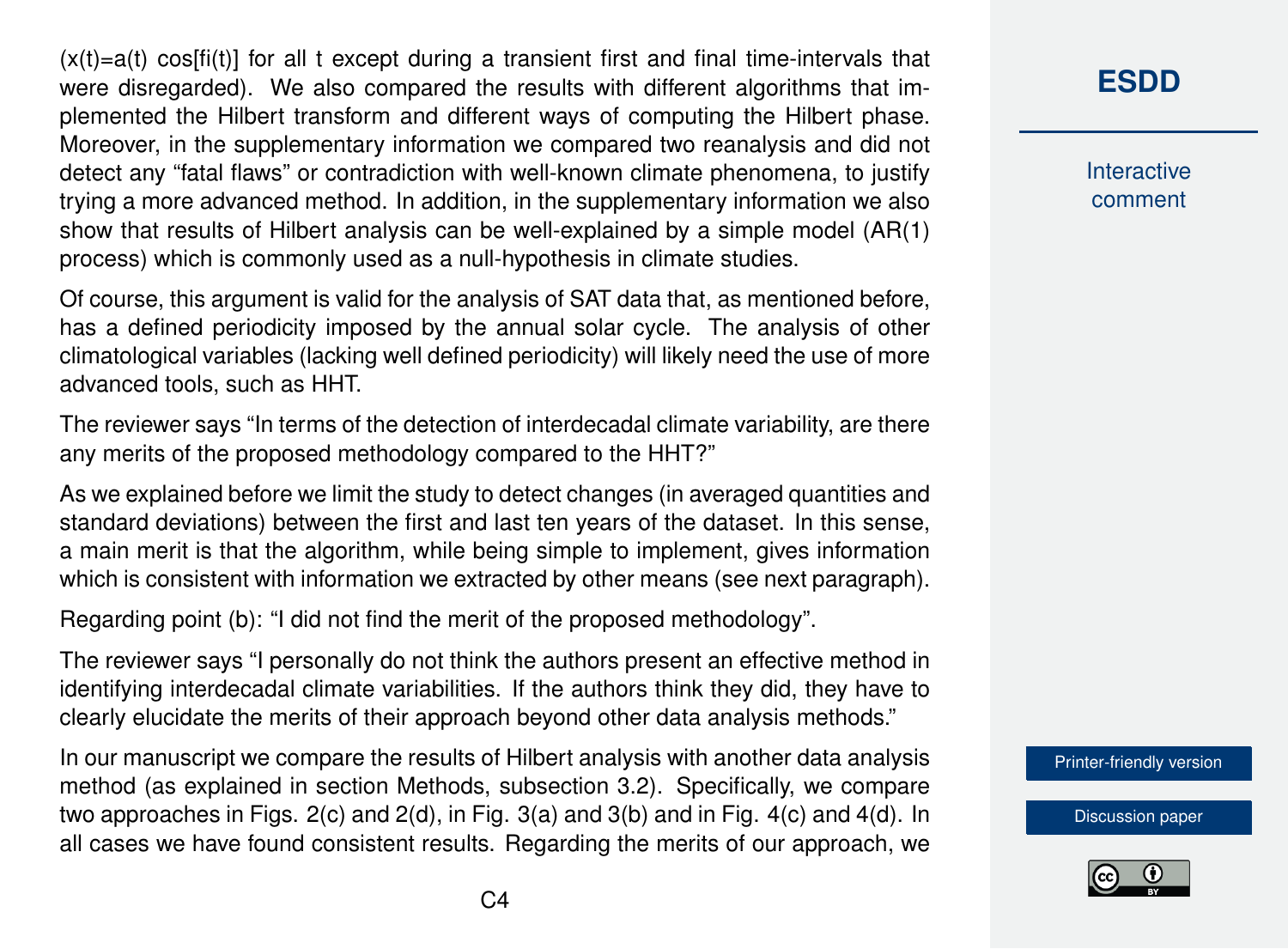note that Hilbert analysis detects stronger variations, and/or more clear (better defined) spatial patterns: the uncovered regions where variations are more pronounced are clearer –i.e., less noisy- with the Hilbert approach.

The reviewer says "The introduction was not well written. There are many general sentences followed by a number of literature citations without going into details. For example, in P1 L16-19, "Data analysis tools commonly used for the study of complex system are successfully being used for climate data analysis (Huang and Wu, 2008; Ghil etal., 2011; Palus, 2014; Tsonis and Swanson, 2008; Donges et al., 2009; Fountailis et al., 2015; Tantet and Dijkstra, 2014)". What data analysis methods or tools do the authors refer to here? What is the strength and shortcoming of various methods? These general sentences barely provided any useful information to readers."

The goal of this sentence was to provide the reader with a non-exhaustive list of relevant references; however, we agree with the reviewer that the information provided is barely useful and we will be happy to expand and improve the introduction in a revised version of the manuscript.

The reviewer says "The significance test proposed by the authors lacks mathematical basis. What is the significance level? The determination of significance threshold seems arbitrary. Why 2sigma s is chosen?"

It seems to us that the reviewer did not notice that this manuscript is accompanied by supplementary information where we show how the significance threshold modifies the obtained maps (Fig. 2 of the SI presents results with no threshold, 2sigma and 4 sigma). We will be happy to move this information to the main manuscript in a revised version. We will also be happy to expand this section to further discuss the appropriateness of the significance test done.

Regarding point (c): The study is also contradicting the title of the manuscript.

The reviewer says "The title of manuscript includes two key words, "interdecadal

### **[ESDD](https://www.earth-syst-dynam-discuss.net/)**

**Interactive** comment

[Printer-friendly version](https://www.earth-syst-dynam-discuss.net/esd-2017-79/esd-2017-79-AC1-print.pdf)

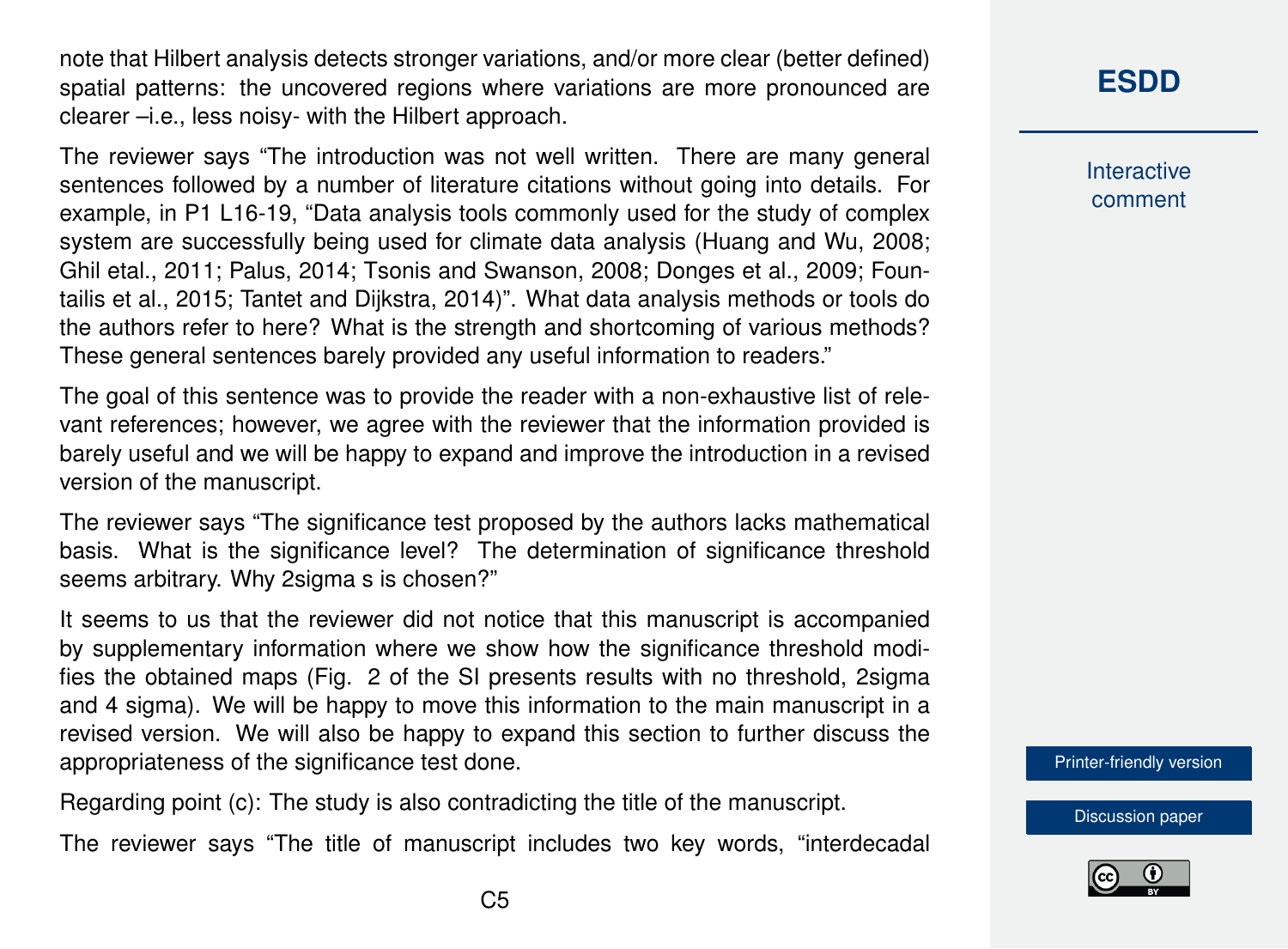changes" and "large-scale" patterns". However, as I previously explained, it is inappropriate to measure the interdecadal changes in SAT with the difference between two fixed periods. The interdecadal changes of SAT presented in the study are misleading due to the methodology.

In the context of our work, "interdecadal" refers to changes in the last decade with respect to the first decade of the reanalysis. While we believe that it is correct to refer to such changes as "interdecadal", for the sake of clarity we will be happy to modify the wording in the title and in the text in a revised version. We suggest the following title, which more clearly reflects the content of the manuscript: Quantifying changes in surface air temperature dynamics over several decades.

The reviewer says "On the other hand, the manuscript focuses on some specific spots, e.g. the spots located in Arctic and Amazonia. This is not large-scale pattern of SAT. Therefore, the research contradicts the title of the manuscript. The authors could consider focusing on the large-scale patterns of SAT, e.g. the PDO- or AMO-related SST pattern."

In the context of our work, "large-scale pattern" refers to spatial patterns, which are well-defined geographical regions where we uncover large changes in Hilbert magnitudes (averaged amplitude, averaged frequency, and the standard deviations). As we said before, we don't mention PDO or AMO in our manuscript. Again for the sake of clarity, we will be happy to modify the wording in the title and in the text of a revised manuscript.

However, I do not see very clear PDO- or AMO-like SAT pattern from the figures, which is probably due to the inappropriate approach employed, i.e. using the difference between two fixed periods. For example, no clear difference in PDO-like SAT pattern can be found if both periods (1979-1988 and 2007-2016) were in the positive phase of PDO. Under such circumstance, the conclusion of no PDO-like decadal variability would be clearly wrong."

## **[ESDD](https://www.earth-syst-dynam-discuss.net/)**

**Interactive** comment

[Printer-friendly version](https://www.earth-syst-dynam-discuss.net/esd-2017-79/esd-2017-79-AC1-print.pdf)

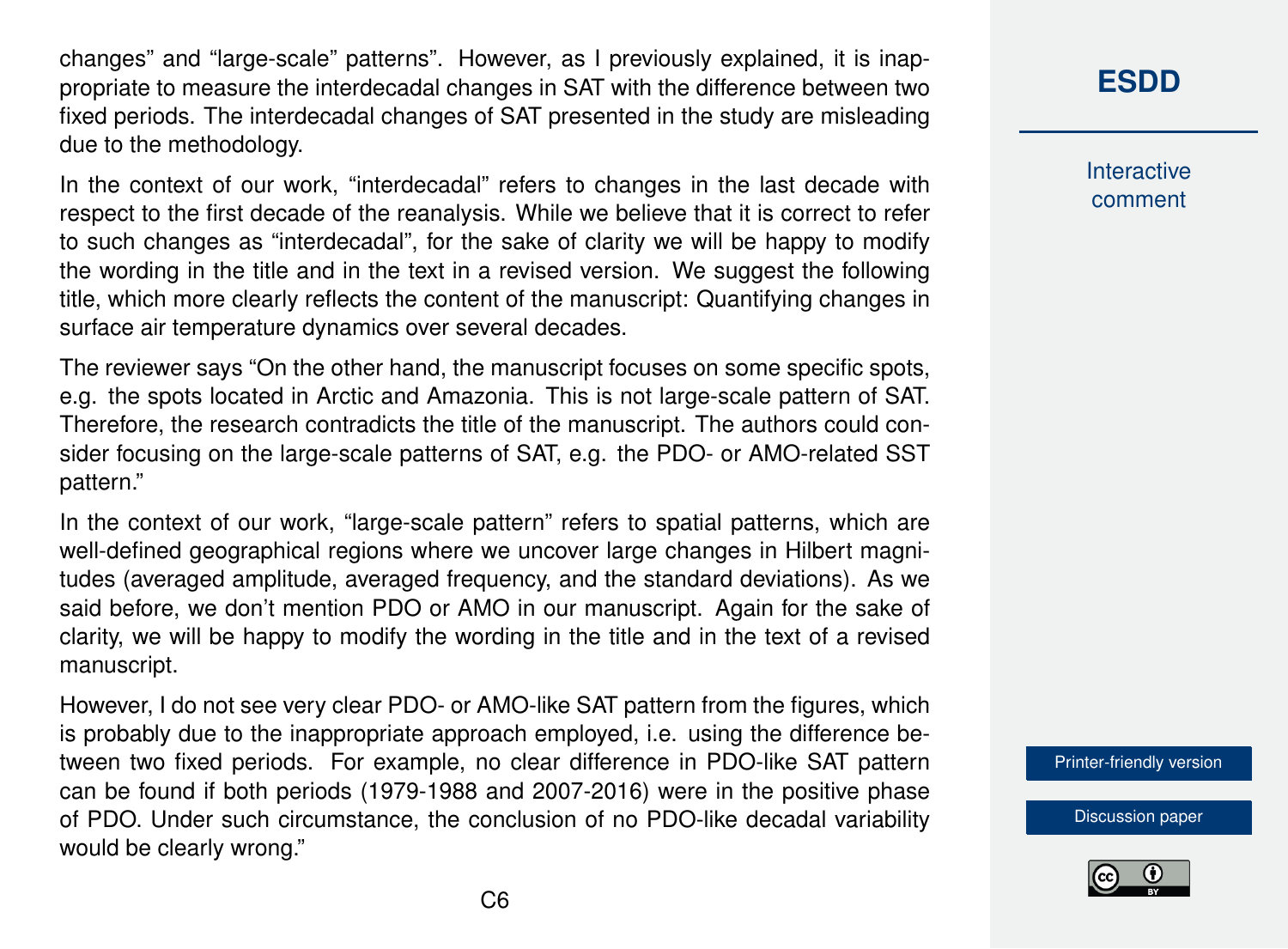As we said before, we do not study changes of (we don't refer to and we do not make any conclusion of) PDO or AMO. We are convinced that the key words "inter-decadal changes" and "large-scale patterns" lead the reviewer to a misunderstanding /misinterpretation of our work and results. For the sake of clarity we will be happy to change these key words in the title and in the text of a revised manuscript.

The reviewer says "The explanations on the reasons of interdecadal changes in SAT daily time series are vague and hand waving. I'm not saying the explanations are wrong but lack of in-depth analysis and evidence. Some explanations do not even match the results shown in the figures. For example, figure 1 shows a clear increase in the amplitude of SAT time series. The authors argue that the increase in the amplitude of SAT series is linked to the decrease in precipitation. The decrease in precipitation in turn leads to an increase in SAT due to changes in energy partition between latent heat and sensible heat (P4, L12-16). Assume this is correct, but it only explains the increase in SAT rather than the increase in the "amplitude" of SAT."

Our work is aimed at i) proposing a new method to study climatic variations as those shown in Fig. 1, and ii) using this method to detect the geographical regions where such variations are more pronounced. To confirm the robustness of our results in the supplementary information we compare two reanalysis dataset. We see that the results are consistent; however, also some differences are detected and discussed. While we would like to provide more "in-deep" explanations of the changes uncovered, unfortunately this is not always possible and that is why the explanations might seem "vague and hand waving". We can of course try to improve the interpretation of our findings, however, we remark that the main goals of our work are to propose a new methodology and to identify the regions where the changes are more pronounced. We hope that our results will motivate further investigations to understand the reasons that underlie the uncovered large variations.

We disagree with "Some explanations do not even match the results shown in the figures." In particular, in the example mentioned by the reviewer, both time series

#### **[ESDD](https://www.earth-syst-dynam-discuss.net/)**

**Interactive** comment

[Printer-friendly version](https://www.earth-syst-dynam-discuss.net/esd-2017-79/esd-2017-79-AC1-print.pdf)